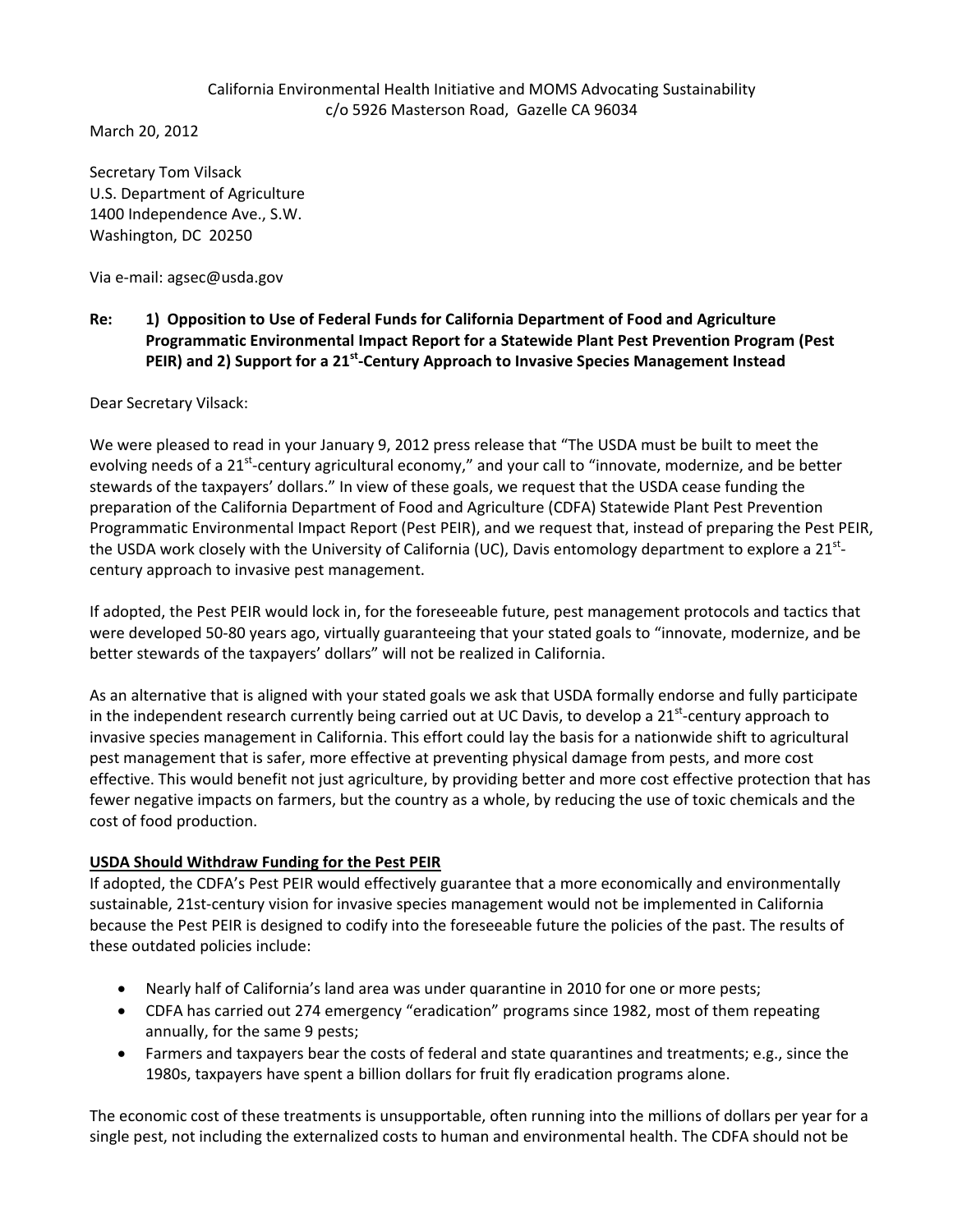funding the codification of these failed policies of the past but should instead be supporting a transition to a modern, more effective and less costly approach.

Moreover, the Pest PEIR, if approved, would enable CDFA to take action for pests without any public input. (Attached for your review is a Fact Sheet concerning CDFA's statements and our California Environmental Quality Act [CEQA] attorneys' advice regarding the Pest PEIR's exclusion of public input.) The CDFA states that, in the early phases of the PEIR preparation process, the agency has already gone "above and beyond" CEQA's public participation requirements by holding five public "scoping" sessions instead of one. However, the sessions were scheduled around the July  $4<sup>th</sup>$  holiday with only two weeks' advance notice, key stakeholders were not notified, and CDFA did not follow our recommendation to schedule sessions in the Counties of Santa Cruz or Monterey that were affected by CDFA's most recent major eradication effort, aerial spraying for the light brown apple moth (LBAM). Only 21 members of the public spoke at the five sessions – an indication of how ineffective the CDFA's public outreach efforts were.

During the past year we have met with CDFA Secretary Karen Ross and other CDFA officials, Governor Jerry Brown's staff, the California Board of Food & Agriculture, the California Department of Public Health, the California Invasive Species Advisory Committee (CISAC) (which is managed by CDFA), and our state legislators to express our concerns about the Pest PEIR and the need for an environmentally and economically rational alternative. Despite a letter from our coalition to Governor Brown and Secretary Ross explaining our position (see attached), CDFA has decided to move ahead with the Pest PEIR, at a projected cost of \$3 million in federal funding.

# **USDA Should Endorse and Participate in Developing a 21st‐century Approach to Invasive Species Management**

The intent of current research at UC Davis on transforming the pest management paradigm is to develop cutting edge, science-based policy and protocol recommendations for California to meet the needs of a 21st-century agricultural economy that can no longer rely on wide‐area quarantines and chemically intensive treatments. The need for a new paradigm is particularly urgent in light of the alterations in species' ranges and patterns that will likely result from climate change. The UC Davis research will also consider and address international trade agreements and phytosanitary issues related to invasive species. The UC Davis process will begin in May of this year and has engaged a focused group of experts and public‐interest representatives committed to transforming the approach to pest management to make it both more effective and less costly rather than simply making adjustments in the current approach.

We note that, last fall, after we met with CDFA asking them to postpone the Pest PEIR and instead participate in the UC Davis process, which is designed to eliminate or minimize the need for an environmental analysis such as the Pest PEIR, CDFA rapidly put together the first of what is proposed to be a series of symposia on "21 $^{\rm st}$ -century pest management." While we appreciate CDFA's interest in the issue, we believe that undertaking a parallel 21stcentury visioning process for invasive species policy while simultaneously pushing ahead with the Pest PEIR is contradictory given that the Pest PEIR would codify today's outdated policies. In addition, we believe that *a* visioning process for future invasive species policy should be led by an independent body and not by the same *agency whose historical practices are being re‐evaluated.*

# **The Public are Critical Stakeholders**

We appreciate USDA's current initiatives to solicit stakeholder and public input regarding invasive species, including stakeholder surveys and meetings, as well as the research study *Community Perceptions of Emergency Responses to Invasive Species in California*, currently being conducted in conjunction with UC Davis. (Our Boards and membership played a pivotal role in halting the LBAM spray program, and three of our Board members have been interviewed for this study.) This research study arose directly from the LBAM controversy in California; that controversy is another example of why it is essential that we begin to rethink our approach to invasive species management. The LBAM program has cost U.S. and California taxpayers approximately \$100 million for an unnecessary effort to "eradicate" a pest that has done no damage to any crop in California.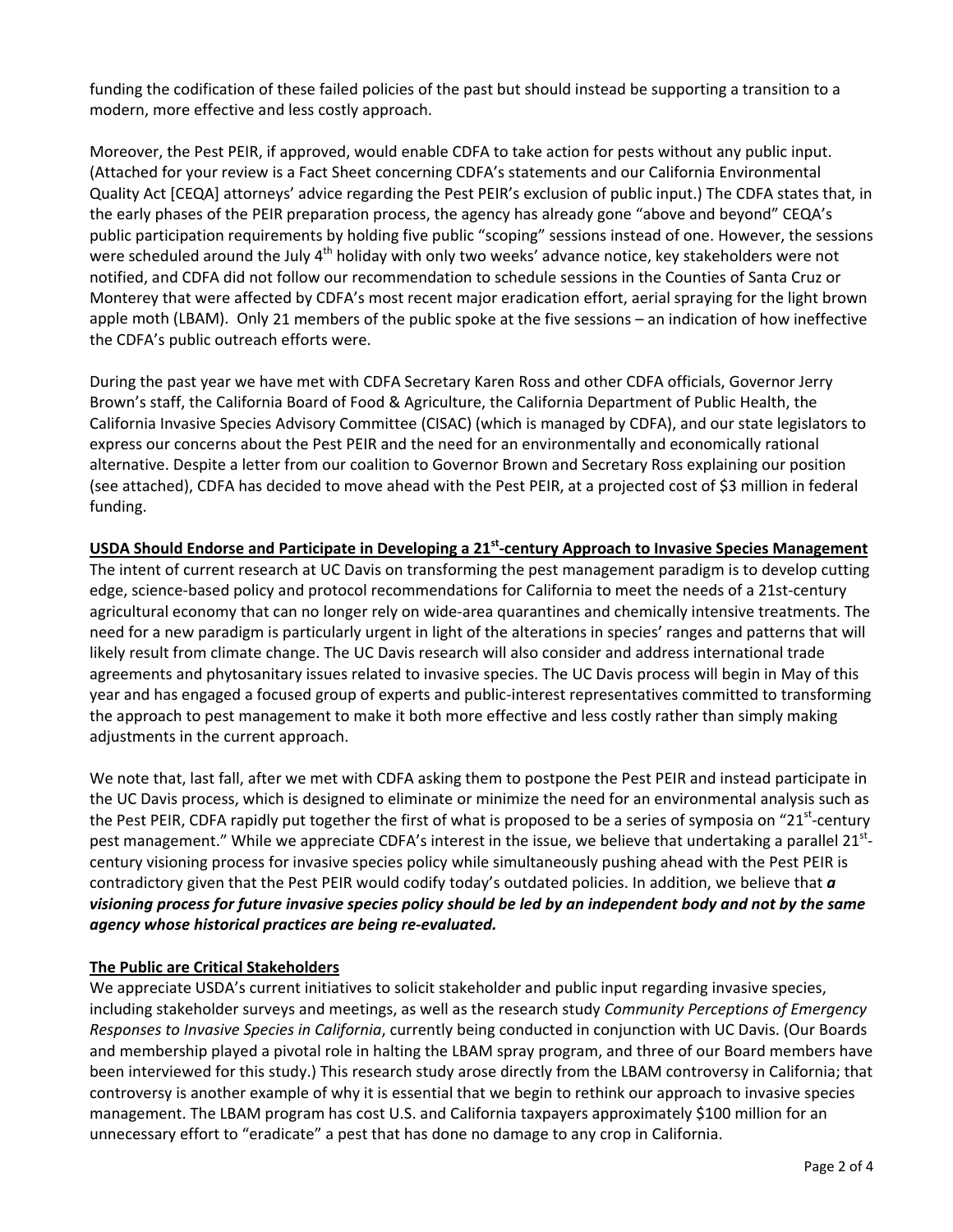At the same time, we are concerned about USDA spending on public relations efforts such as the "hungry pests" campaign in California, a \$3‐million television, radio, and print campaign designed to create an impression of impending threat from invasive species. We believe that the public will no longer tolerate widespread chemical intervention for invasive species in light of the failed spray programs such as for the medfly in the 1970s and 80s and LBAM in 2007, and the solution to public opposition is not PR but substantive, meaningful change in USDA and CDFA policy.

The concerns of citizens about invasive species and agricultural pest treatments are reinforced by an ever‐ expanding body of medical literature and research illustrating the direct consequences of agricultural chemicals on human growth and development and implicating these chemicals in diseases spanning the human life cycle.

The California Environmental Health Initiative (CEHI) and MOMS Advocating Sustainability share a similar mission: to bring citizen advocacy and scientific research to bear on policy decisions that impact the health of Californians. We are not advocating zero tolerance of pesticides but rather a transition to a system of agriculture that is less chemically dependent, less burdensome to farmers, more effective against pests, and more cost effective for taxpayers. To that end, we have formed a growing coalition, now numbering 54 organizations and cities who believe that the CDFA's Pest PEIR is premature and an unwise expenditure of taxpayer money, and that we should first pursue independent work to devise a 21<sup>st</sup>-century invasive species paradigm, including the efforts being undertaken at UC Davis.

Our coalition believes that USDA, CDFA, sister agencies (such as California Department of Public Health, Department of Pesticide Regulation, and Office of Environmental Health Hazard Assessment) and the public have a historic opportunity now to engage in the development of a new paradigm for invasive species management. We also believe that this effort must include the public from the outset.

Thank you for your consideration of our requests. We look forward to your response.

Sincerely,

California Environmental Health Initiative (CEHI) MOMS Advocating Sustainability info@cal‐ehi.org debbie@momsadvocatingsustainability.org

Nan Wishner, Board Member Debbie Friedman, JD and Barbara Sobel, Co‐Chairs

### cc:

Office of Governor Edmund D. Brown, Jr., Attention Ken Alex, OPR Director and Cliff Rechtschaffen, Senior Advisor (fax 916‐558‐3160) Karen Ross, Secretary, California Department of Food and Agriculture (secretary.ross@cdfa.ca.gov) Craig McNamara, President, California State Board of Food and Agriculture (farming@sbcglobal.net) Brian Leahy, Director, DPR (c/o lneese@cdpr.ca.gov) Debbie Raphael, Director, Department of Toxic Substances Control (fax 916/324‐3158) George Alexeeff, Acting Director, OEHHA (fax 916/327‐1097) Mary Nichols, Board Chairman, Air Resources Board (fax 916/445‐5025 The Board Members of the State Water Resources Control Board (916/341‐5620)

cc: Senator Barbara Boxer (fax 202/224‐0454) Senator Dianne Feinstein (fax 202/228‐3954) Congresswoman Barbara Lee (fax 202/225‐9817)